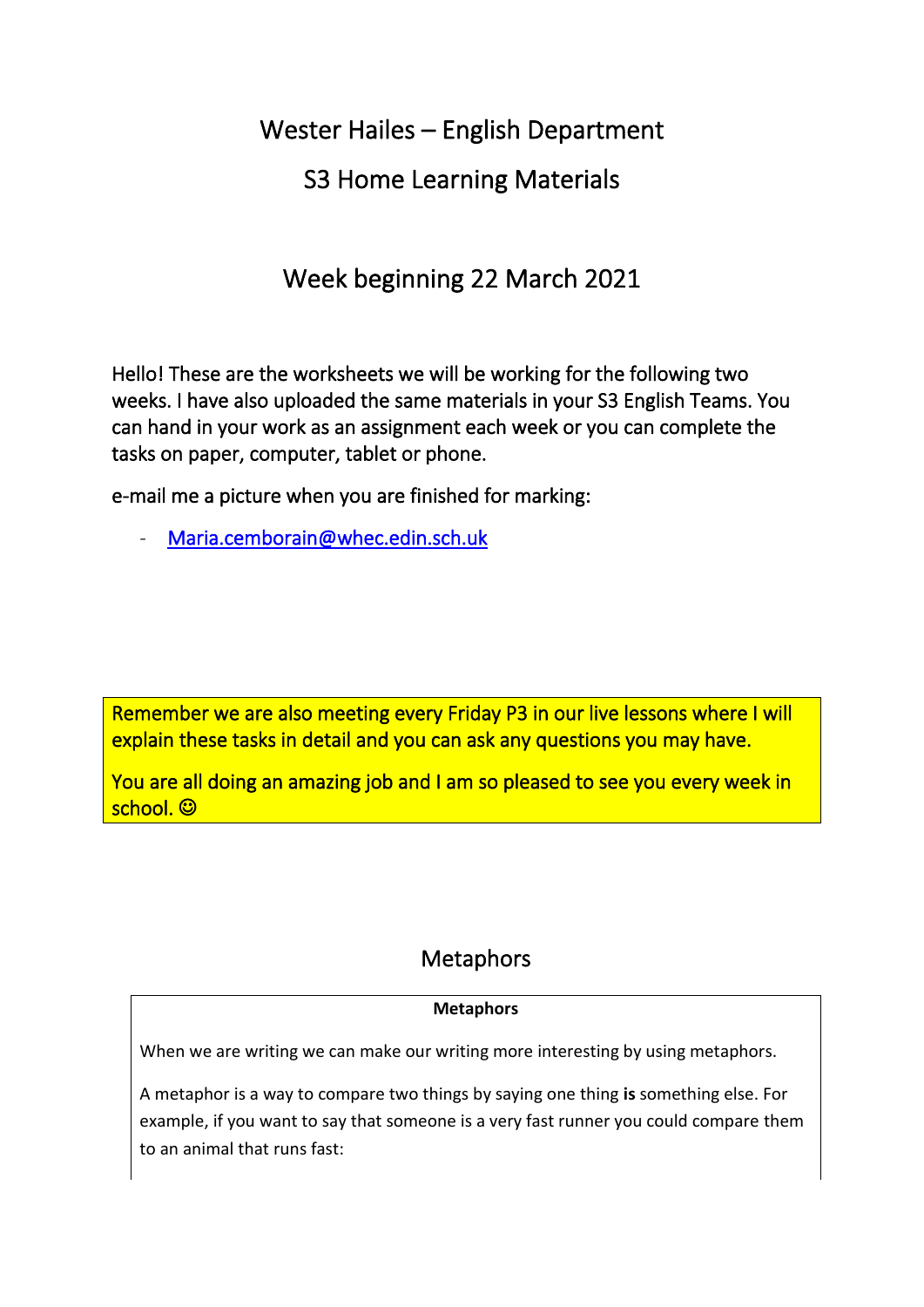My brother can run very fast. He **is a cheetah** on the running track.

'**is a cheetah**' is a metaphor.

When you write about a metaphor you need to:

- 1. Show that you understand what two things are being compared
- 2. Say why the comparison is a good one to make.

#### **Example**

Usain Bolt was a bullet in the Olympic 100 metres winning another gold for Jamaica.

#### **Question**

Write down the metaphor and explain why it is a good comparison and description of how Usain Bolt ran.

#### **Answer**

'was a bullet' A bullet moves extremely quickly and directly towards its target, so the metaphor shows that Usain Bolt ran very quickly, straight to the finish line.

#### **ACTIVITY 1**

Choose from the words in the box to complete these metaphors.

- 1. The moon was a set of the sky.
- 2. The puppy was a \_\_\_\_\_\_\_\_\_\_\_\_\_\_\_\_\_\_\_\_\_\_ of fur.
- 3. The furious tennis player was an \_\_\_\_\_\_\_\_\_\_\_\_\_\_\_\_\_\_\_\_ volcano.
- 4. The road was a black \_\_\_\_\_\_\_\_\_\_\_\_\_\_\_\_\_ winding through the hills.

| ball      | giant    |
|-----------|----------|
| waterfall | erupting |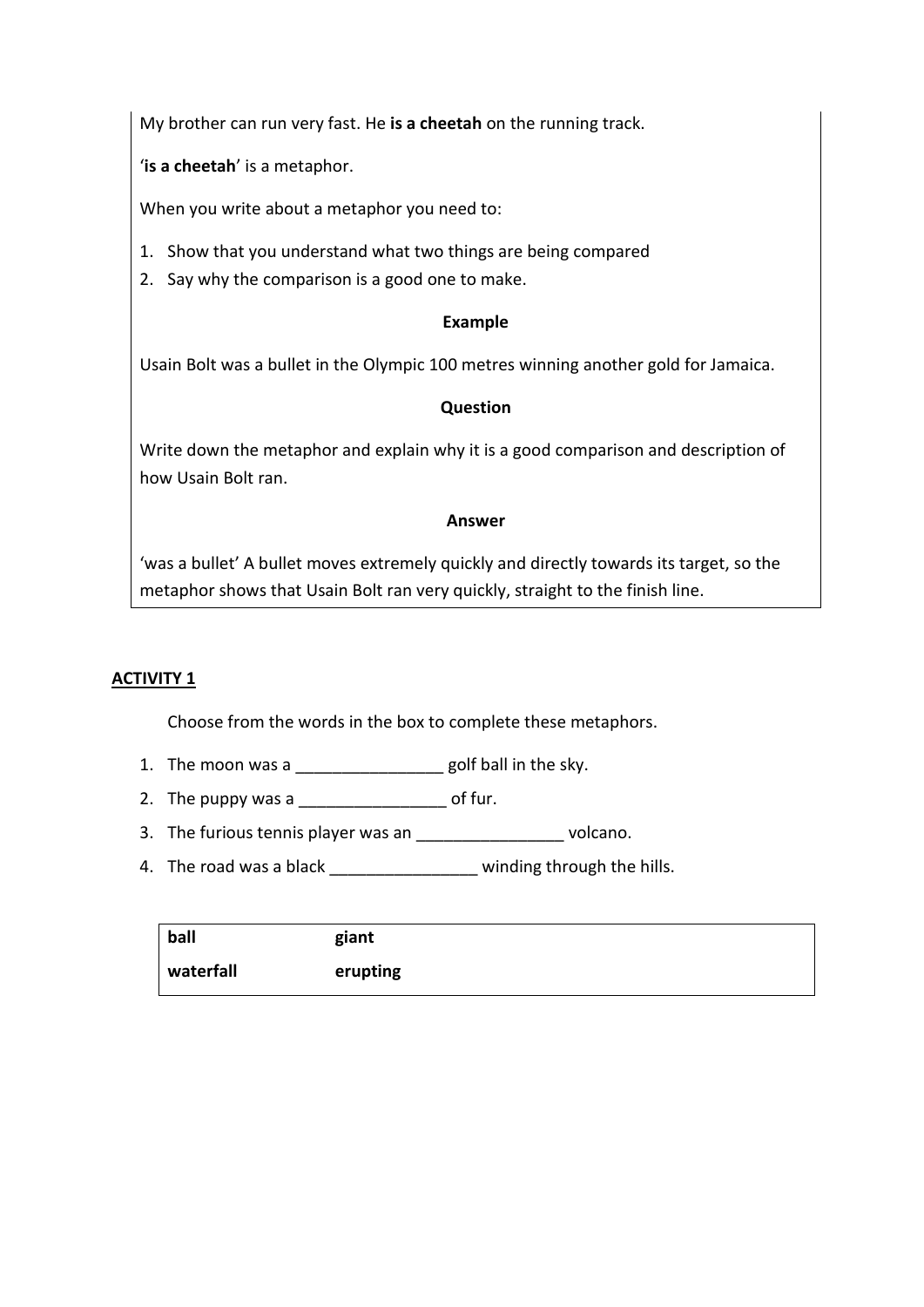A METAPHOR is **not** actually true – but everyone knows it's not true, and it describes something beautifully.

 $\frac{1}{2}$  He has a heart of stone.

Everyone knows that his heart is NOT made of stone, but also everyone **knows** that he is a *mean*, *unfeeling* person.

What other words make a good heart metaphor?

| gold  | pink       | rubber steel |         |
|-------|------------|--------------|---------|
| a cat | a goldfish |              | a tiger |

Answer:……………………………………………………………

### **METAPHORS**

A metaphor is the comparison of two things that are usually very different, but alike in at least one way.

Writers use metaphors to describe something and let the reader discover the way the things are alike.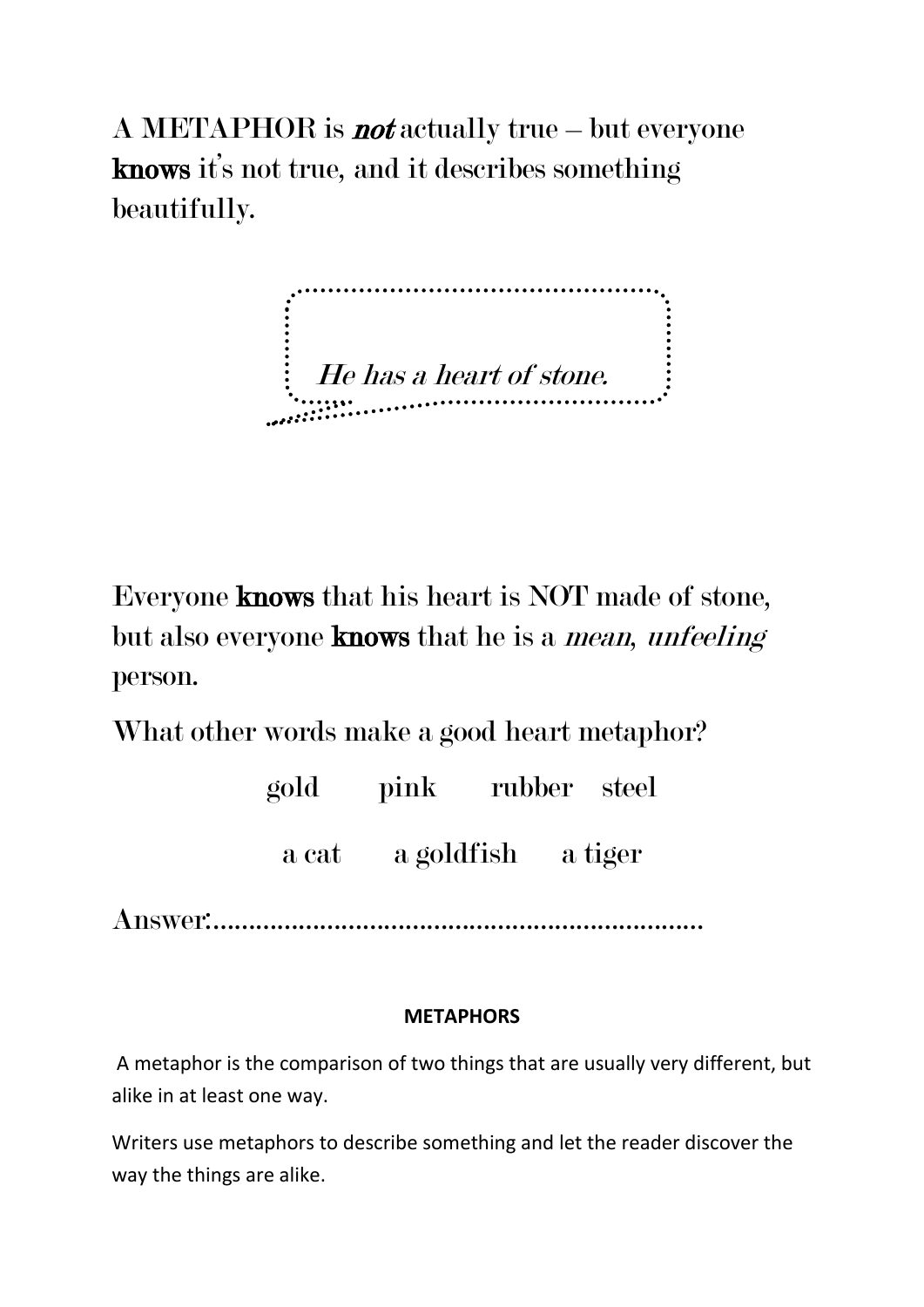## **We gazed at the grapefruit moon.**

The author is comparing two unlike things: the moon and a grapefruit.

The comparison helps the reader imagine what the moon looks like because the reader knows what a grapefruit looks like. The moon must be round, dimpled, and somewhat yellow.

#### **ACTIVITY 2**

Fill in the blanks, identifying what is being compared and how they are alike.

- 1. My sister is a couch potato. a. couch b. potato How are they alike?
- 2. Your bedroom is a pigpen. a. Your bedroom b. pigpen How are they alike?

3. My mom is an angel. a. my mom b. angel How are they alike?

#### **ACTIVITY 3**

MAKE A METAPHOR:

Fill in the blank with a word or phrase to create a metaphor.

Remember, the two things must be different in most ways, but alike in at least one way.

a. The sun was a ………………………….. in the sky.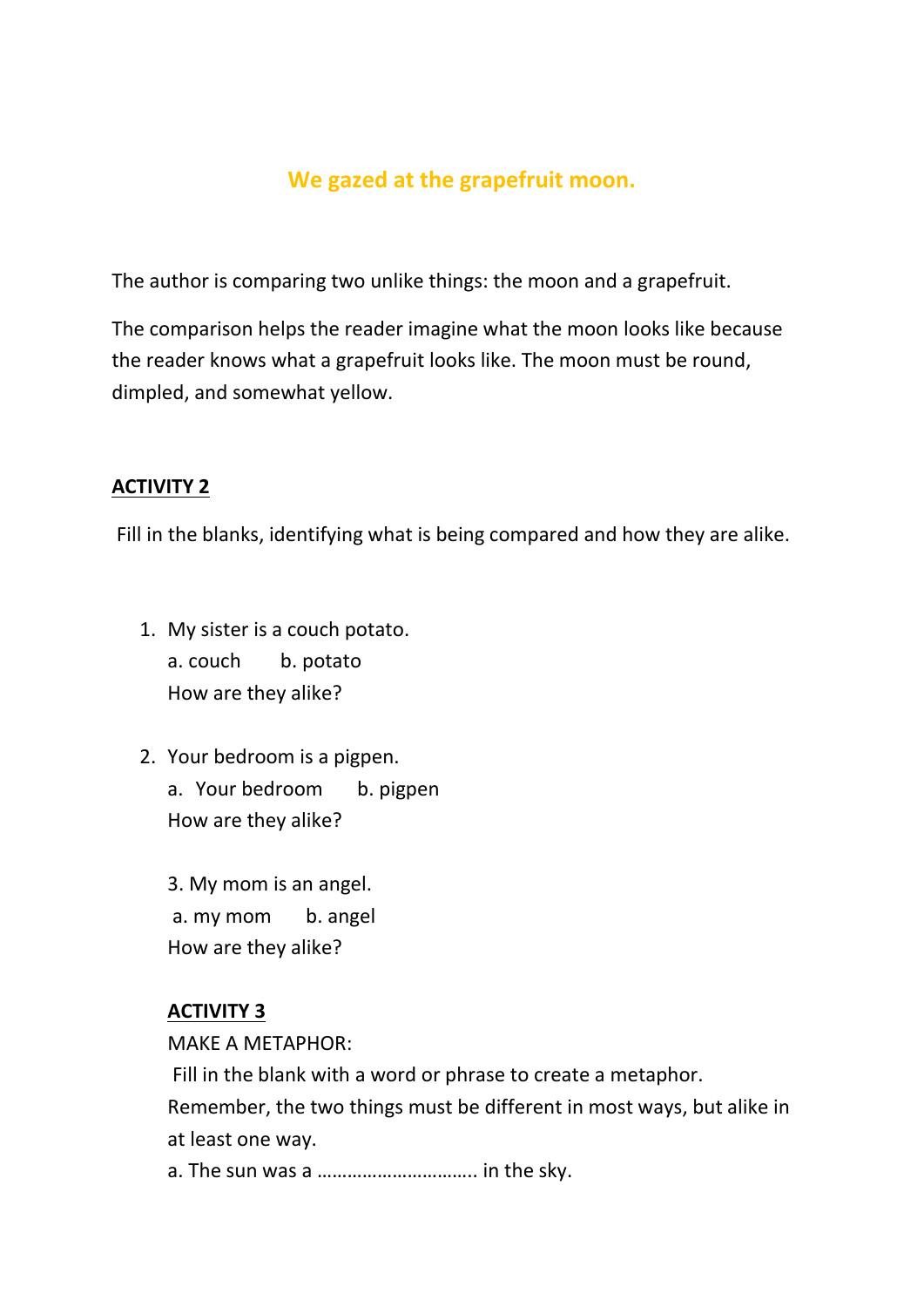b. The soccer ball was a …………………………………… zipping into the net. c. My dog is a ……………………………………when we go on a walk. d. The baby's cries were a ………………………………………. .

## **ACTIVITY 4**

Play the game in the link below. <https://www.education.com/exercise/metaphors-2/>

### **ACTIVITY 5**

Play the game in the link below. <https://www.education.com/exercise/metaphors-3/>

### **ACTIVITY 6**

For each sentence underline the metaphor and explain what the metaphor means.

1. He cried a river of tears.

This means he

2. When I opened the curtains, I saw a blanket of snow on the ground.

\_\_\_\_\_\_\_\_\_\_\_\_\_\_\_\_\_\_\_\_\_\_\_\_\_\_\_\_\_\_\_\_\_\_\_\_\_\_\_\_\_\_\_\_\_\_\_\_\_\_\_\_\_\_\_\_\_\_\_\_\_\_

\_\_\_\_\_\_\_\_\_\_\_\_\_\_\_\_\_\_\_\_\_\_\_\_\_\_\_\_\_\_\_\_\_\_\_\_\_\_\_\_\_\_\_\_\_\_\_\_\_\_\_\_\_\_\_\_\_\_\_\_\_\_

\_\_\_\_\_\_\_\_\_\_\_\_\_\_\_\_\_\_\_\_\_\_\_\_\_\_\_\_\_\_\_\_\_\_\_\_\_\_\_\_\_\_\_\_\_\_\_\_\_\_\_\_\_\_\_\_\_\_\_\_\_\_

This means the snow was

3. The storm was a beast roaring round the house.

This means the storm was

4. She wolfed down her food.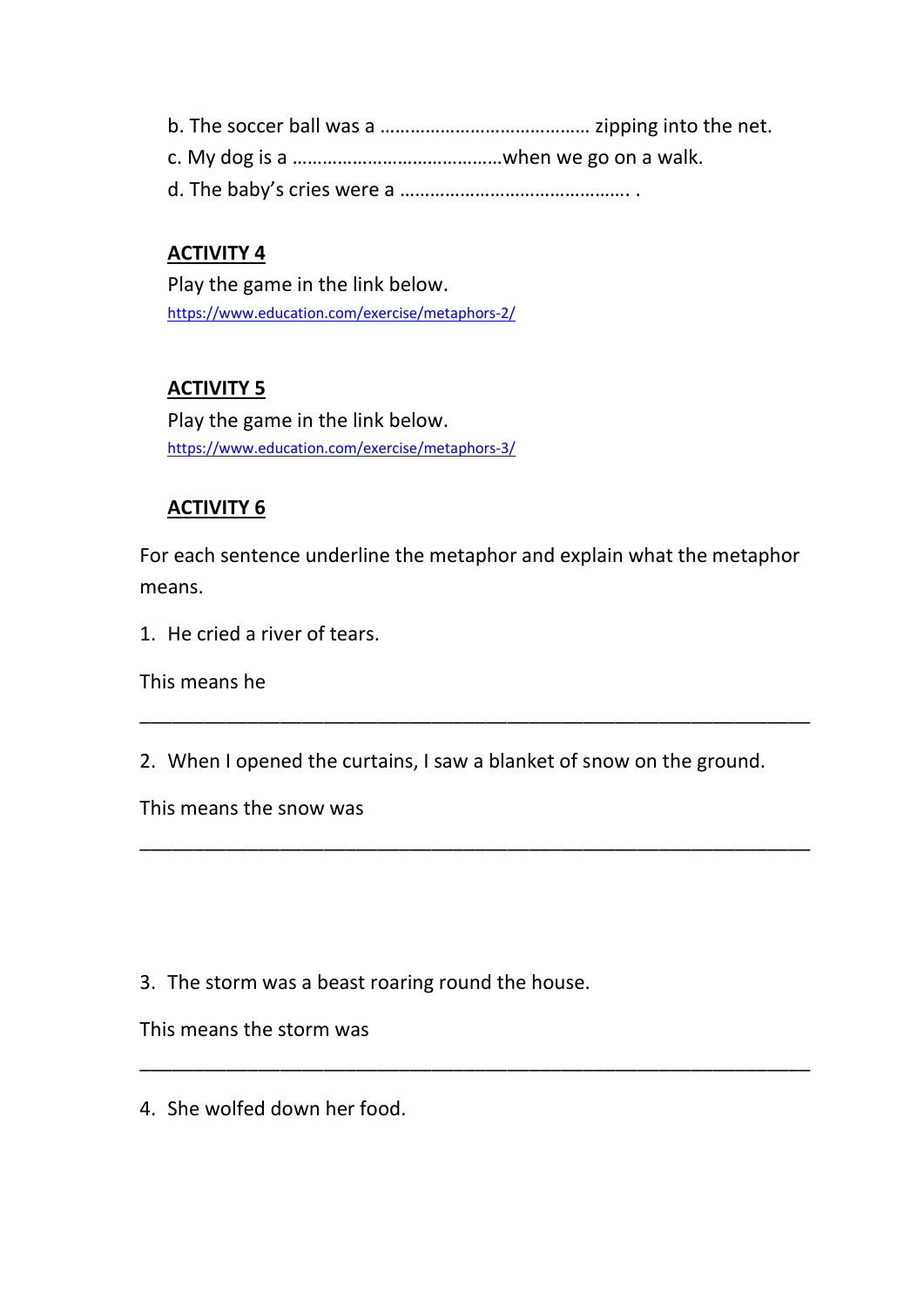This means she

### **ACTIVITY 7**

**Now make up your own metaphors to describe:**

\_\_\_\_\_\_\_\_\_\_\_\_\_\_\_\_\_\_\_\_\_\_\_\_\_\_\_\_\_\_\_\_\_\_\_\_\_\_\_\_\_\_\_\_\_\_\_\_\_\_\_\_\_\_\_\_\_\_\_\_\_\_

\_\_\_\_\_\_\_\_\_\_\_\_\_\_\_\_\_\_\_\_\_\_\_\_\_\_\_\_\_\_\_\_\_\_\_\_\_\_\_\_\_\_\_\_\_\_\_\_\_\_\_\_\_\_\_\_\_\_\_\_\_\_

\_\_\_\_\_\_\_\_\_\_\_\_\_\_\_\_\_\_\_\_\_\_\_\_\_\_\_\_\_\_\_\_\_\_\_\_\_\_\_\_\_\_\_\_\_\_\_\_\_\_\_\_\_\_\_\_\_\_\_\_\_\_

\_\_\_\_\_\_\_\_\_\_\_\_\_\_\_\_\_\_\_\_\_\_\_\_\_\_\_\_\_\_\_\_\_\_\_\_\_\_\_\_\_\_\_\_\_\_\_\_\_\_\_\_\_\_\_\_\_\_\_\_\_\_

1. A fast car.

2. A boxer.

3. A graceful dancer.

#### **ACTIVITY 8**

Read the poems below and highlight the metaphors.

**Dreams**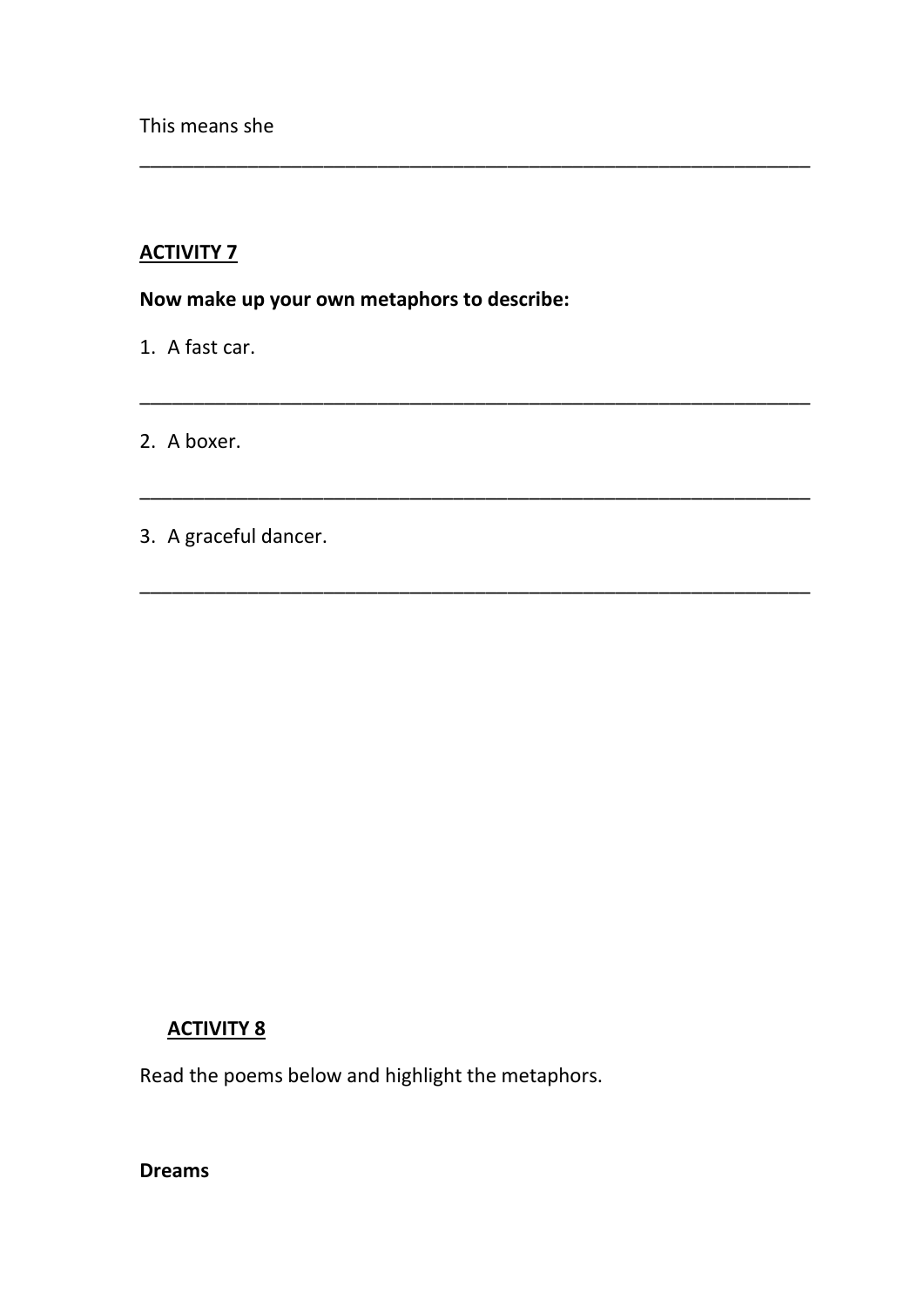Hold fast to dreams

For if dreams die

Life is broken-winged bird

That cannot fly.

Hold fast to dreams

For when dreams go

Life is barren field

Frozen with snow.

### **Langston Hughes**



## **Night**

No sunset stems the tide of night,

For all its light.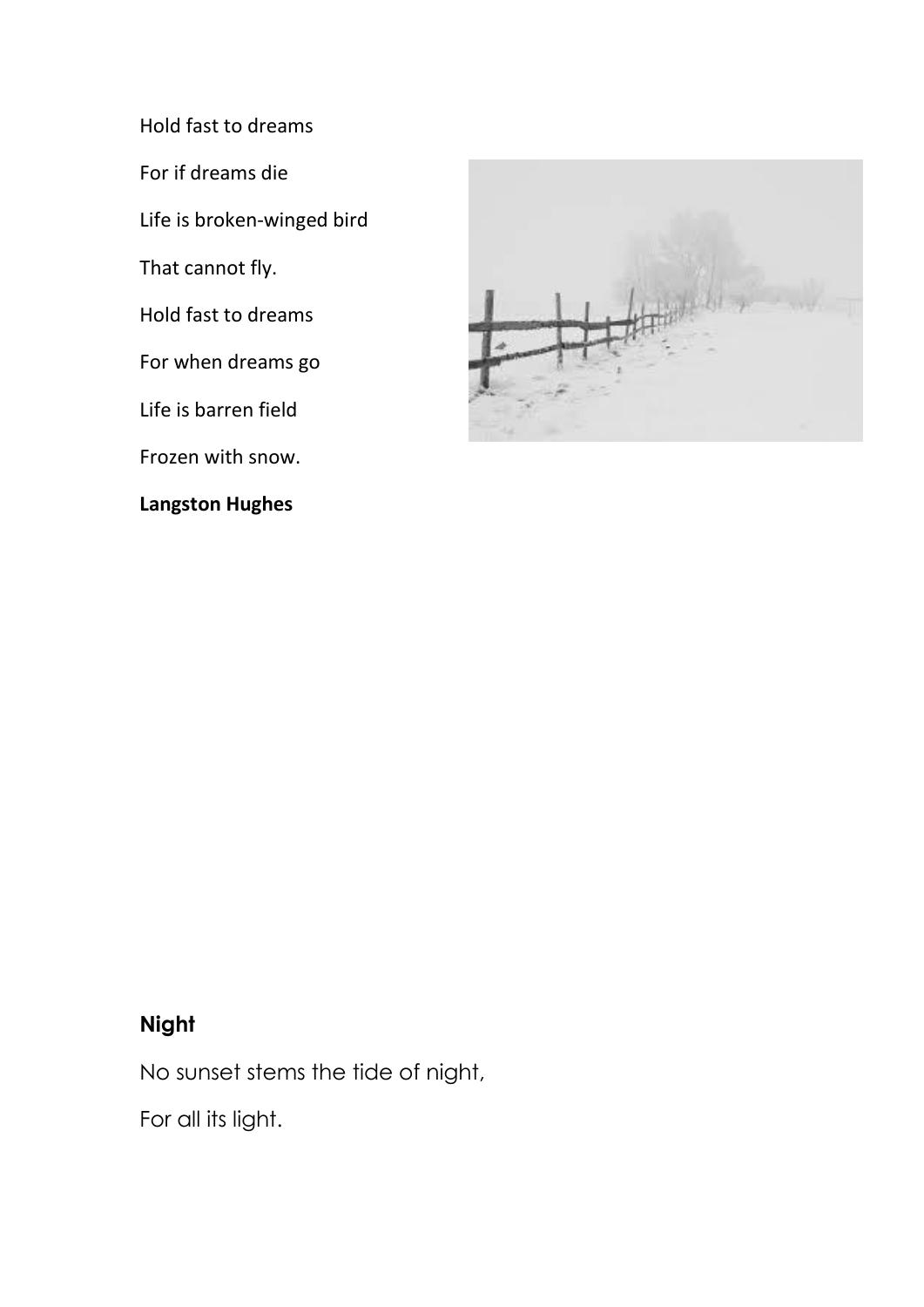As onward comes

That darkening sea,

Invisibly.

The crimson sinks to grey,

The gold

Fades, fold on fold

And where the flaming sun

Rode high

Stars seal the sky.

**Mabel Simpson**



## **ACTIVITY 9**

Choose 2 metaphors from the poems on the previous page and for each one, explain what the comparison tells us about the subject.

\_\_\_\_\_\_\_\_\_\_\_\_\_\_\_\_\_\_\_\_\_\_\_\_\_\_\_\_\_\_\_\_\_\_\_\_\_\_\_\_\_\_\_\_\_\_\_\_\_\_\_\_\_\_\_\_\_\_\_\_\_\_\_\_

\_\_\_\_\_\_\_\_\_\_\_\_\_\_\_\_\_\_\_\_\_\_\_\_\_\_\_\_\_\_\_\_\_\_\_\_\_\_\_\_\_\_\_\_\_\_\_\_\_\_\_\_\_\_\_\_\_\_\_\_\_\_\_\_

\_\_\_\_\_\_\_\_\_\_\_\_\_\_\_\_\_\_\_\_\_\_\_\_\_\_\_\_\_\_\_\_\_\_\_\_\_\_\_\_\_\_\_\_\_\_\_\_\_\_\_\_\_\_\_\_\_\_\_\_\_\_\_\_

\_\_\_\_\_\_\_\_\_\_\_\_\_\_\_\_\_\_\_\_\_\_\_\_\_\_\_\_\_\_\_\_\_\_\_\_\_\_\_\_\_\_\_\_\_\_\_\_\_\_\_\_\_\_\_\_\_\_\_\_\_\_\_\_

\_\_\_\_\_\_\_\_\_\_\_\_\_\_\_\_\_\_\_\_\_\_\_\_\_\_\_\_\_\_\_\_\_\_\_\_\_\_\_\_\_\_\_\_\_\_\_\_\_\_\_\_\_\_\_\_\_\_\_\_\_\_\_\_

\_\_\_\_\_\_\_\_\_\_\_\_\_\_\_\_\_\_\_\_\_\_\_\_\_\_\_\_\_\_\_\_\_\_\_\_\_\_\_\_\_\_\_\_\_\_\_\_\_\_\_\_\_\_\_\_\_\_\_\_\_\_\_\_

\_\_\_\_\_\_\_\_\_\_\_\_\_\_\_\_\_\_\_\_\_\_\_\_\_\_\_\_\_\_\_\_\_\_\_\_\_\_\_\_\_\_\_\_\_\_\_\_\_\_\_\_\_\_\_\_\_\_\_\_\_\_\_\_

Metaphor 1

Metaphor 2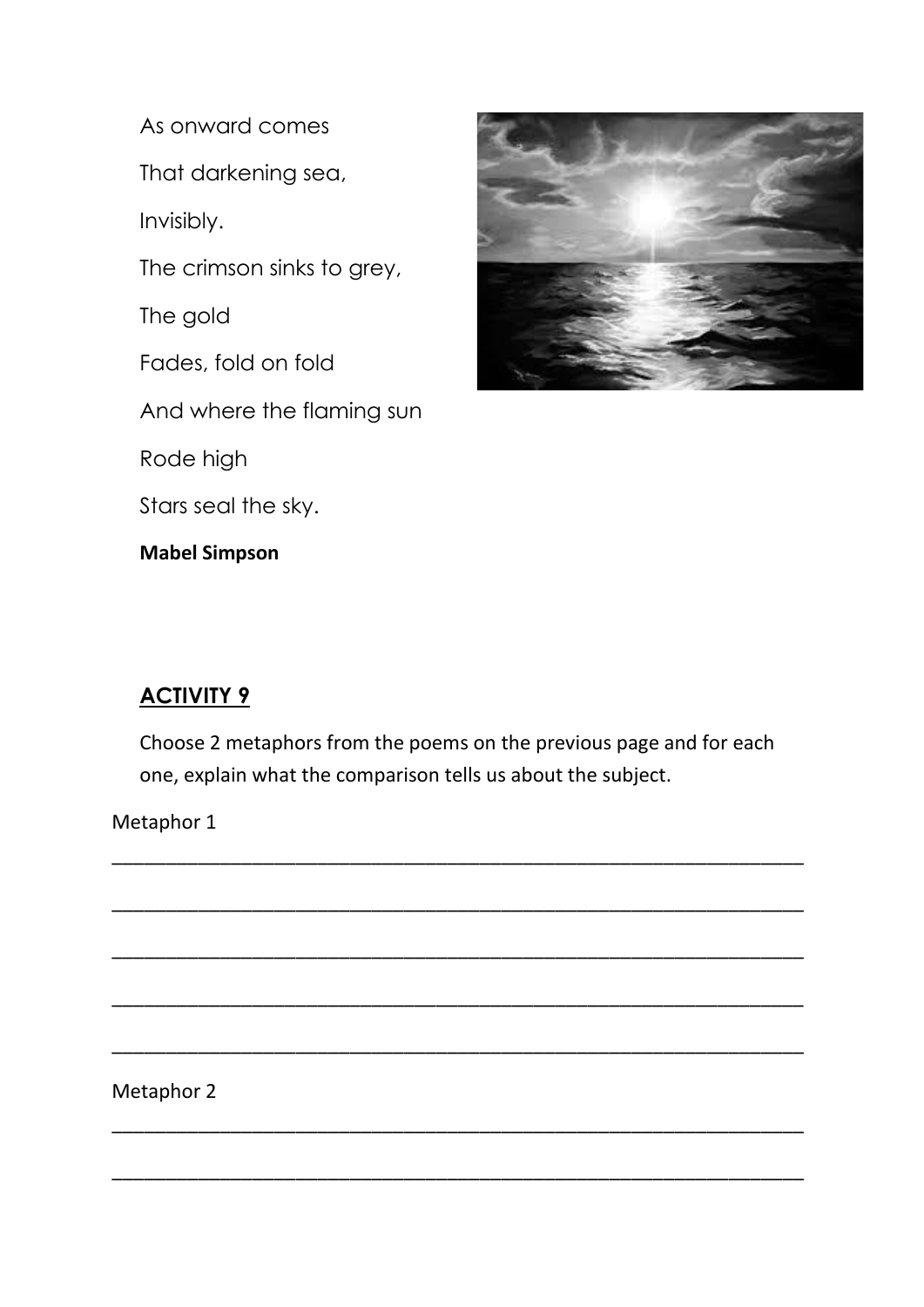### **SIMILES**

\_\_\_\_\_\_\_\_\_\_\_\_\_\_\_\_\_\_\_\_\_\_\_\_\_\_\_\_\_\_\_\_\_\_\_\_\_\_\_\_\_\_\_\_\_\_\_\_\_\_\_\_\_\_\_\_\_\_\_\_\_\_\_\_

\_\_\_\_\_\_\_\_\_\_\_\_\_\_\_\_\_\_\_\_\_\_\_\_\_\_\_\_\_\_\_\_\_\_\_\_\_\_\_\_\_\_\_\_\_\_\_\_\_\_\_\_\_\_\_\_\_\_\_\_\_\_\_\_

| <b>Similes</b>                                                                                                   |
|------------------------------------------------------------------------------------------------------------------|
| When we write we can make our writing more interesting by using similes.                                         |
| Similes are another way to make a comparison between two things. Similes compare<br>two things using like or as. |
| For example, if you want to say that someone swims well, you could compare them to a<br>fish:                    |
| My cousin loves the water. She swims like a fish.                                                                |
| 'swims like a fish' is a simile.                                                                                 |
| When you write about a simile you need to:                                                                       |
| 1. Show that you understand what two things are being compared                                                   |
| 2. Say why the comparison is a good one to make                                                                  |
| <b>Example</b>                                                                                                   |
| She was as busy as a bee preparing for the visitors.                                                             |
| Question                                                                                                         |
| Explain why the simile is effective.                                                                             |
| Answer                                                                                                           |
|                                                                                                                  |

Bees are known to be hardworking and collect nectar tirelessly without a break. The simile shows us that she was totally occupied with the work to prepare for the guests.

## **ACTIVITY 10**

#### **Easy as Pie**

A simile is a phrase or figure of speech that compares two things using the words **like** or **as.**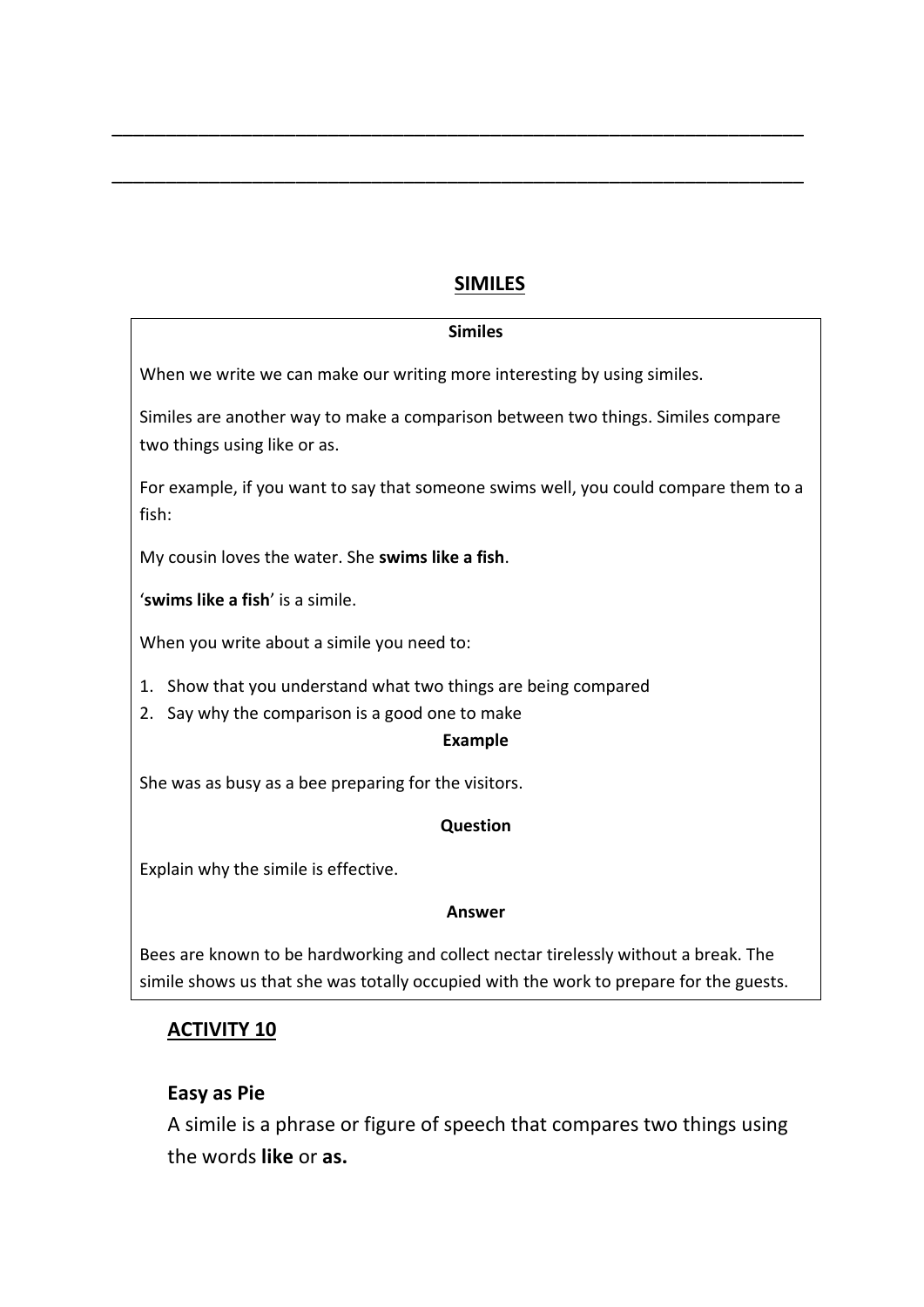Complete the similes with the words below.

|           |  |  | Elephant bee bat feather desert |  | tree                                                         |
|-----------|--|--|---------------------------------|--|--------------------------------------------------------------|
|           |  |  |                                 |  |                                                              |
|           |  |  |                                 |  |                                                              |
|           |  |  |                                 |  |                                                              |
|           |  |  |                                 |  |                                                              |
| homework. |  |  |                                 |  |                                                              |
|           |  |  |                                 |  |                                                              |
|           |  |  |                                 |  | 6. If my dog keeps eating so much, he'll become as big as an |

## **ACTIVITY 11**

Here is a list of similes. Match each one with an arrow; the first one has been done for you:

| As hard as   | a bee     |
|--------------|-----------|
| As green as  | snow      |
| As busy as   | gold      |
| As fierce as | iron      |
| As light as  | ice       |
| As solid as  | grass     |
| As white as  | a needle  |
| As sharp as  | a lion    |
| As good as   | a rock    |
| As cold as   | a feather |

## **ACTIVITY 12**

Now match these similes:

|  | The joke went down like | $-1$ |
|--|-------------------------|------|
|--|-------------------------|------|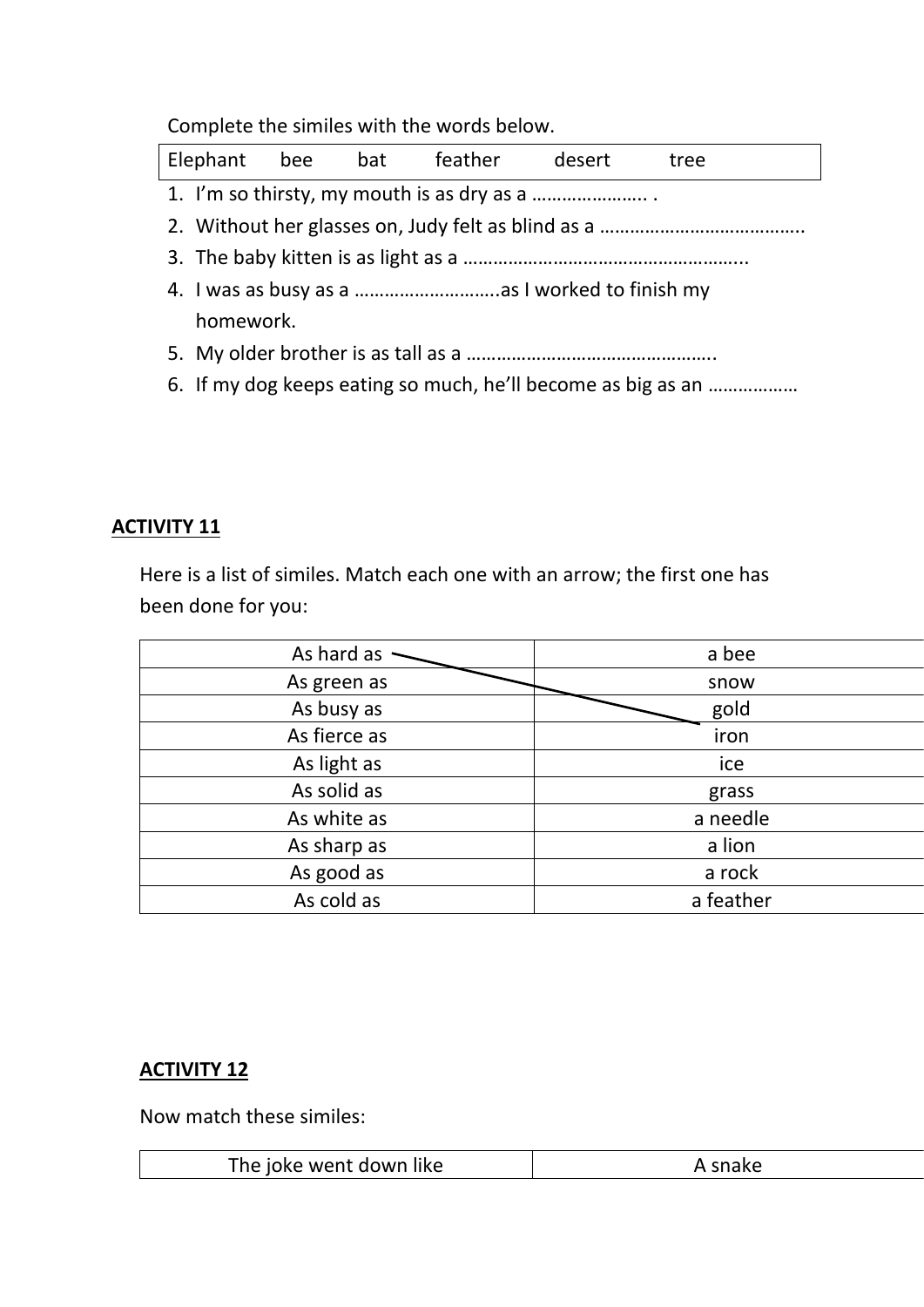| Exhausted, Jamie slept like                | A glove        |  |
|--------------------------------------------|----------------|--|
| The evil witch hissed like                 | A bullet       |  |
| The new suit fit like                      | A duck         |  |
| So much taller than the rest, he stood out | The wind       |  |
| like                                       |                |  |
| The train sped away like                   | A sore thumb   |  |
| The stout old cook waddled like            | A lead balloon |  |
| Desperate to escape, she ran like          | A log          |  |

#### **ACTIVITY 13**

Make up similes (comparisons using like or as) to describe someone who:

- 1. Runs fast
- 2. Is strong
- 3. Is loud
- 4. Is funny

#### **ACTIVITY 14**

Make up similes to show that something:

- 1. Is hard
- 2. Feels soft
- 3. Is sweet
- 4. Feels rough
- 5. Is heavy
- 6. Sounds noisy
- 7. Is light